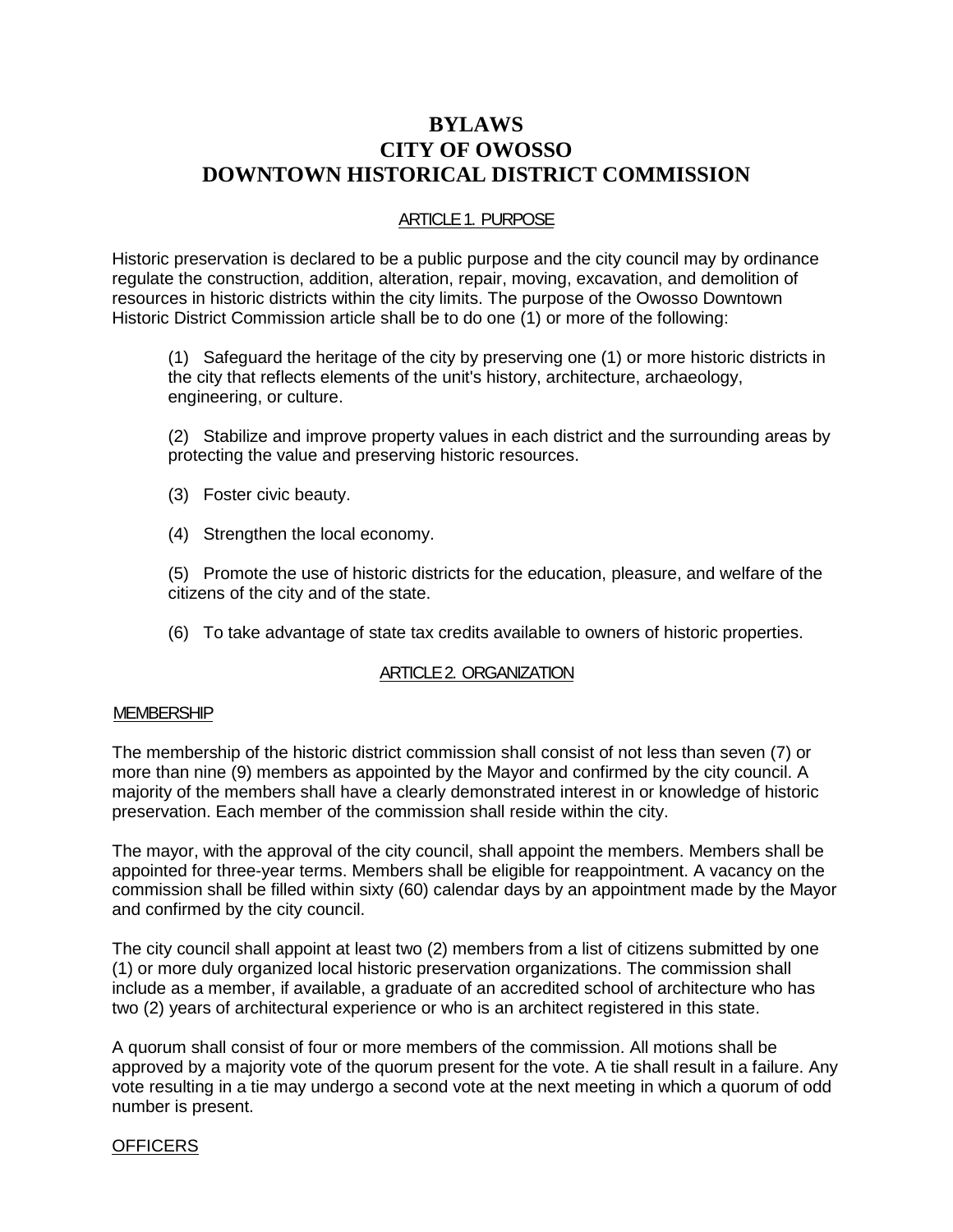ODHDC Bylaws November 17, 2010

A chairperson , vice-chairperson and secretary shall be elected by the commissioners from their membership at the regular meeting of the commission in September. Floor nominations will be taken by the commission and voted on accordingly.

If a vacancy shall occur for the vice-chairperson or secretary, commissioners shall nominate and elect a member of the commission to serve the remainder of the term of office.

The chairperson shall preside at all meetings of the commission and shall appoint all committees.

The vice-chairperson shall assume the duties and authority of the chairperson in his or her absence or incapacity. If the chairperson resigns or is removed from the commission, the vicechairperson shall assume the position of the chairperson for the remainder of the chairperson's term of office.

The secretary shall keep the minutes and records, conduct correspondence, and perform such other duties as may be assigned by the chairperson.

#### REVIEWS

It shall be the duty of the commission to review all plans for work in the historic district, and the commission shall have the power to pass upon such plans before a permit for such activity will be granted.

In reviewing plans, the commission shall follow the U.S. Secretary of the Interior's standards for rehabilitation and guidelines for rehabilitating historic buildings. Design review standards and guidelines that address special design characteristics of historic districts administered by the commission may be followed if they are equivalent in guidance to the Secretary of the Interior's standards and guidelines and are established or approved by the commission.

The commission shall also consider all of the following:

(1) The historic or architectural value and significance of the resource and its relationship to the historic value of the surrounding area.

(2) The relationship of any architectural features of the resource to the rest of the resource and to the surrounding area. Photos of adjacent buildings shall be required.

(3) The general compatibility of proposed design, arrangement, texture, and materials.

(4) Other factors, such as aesthetic value, that the commission finds relevant.

(5) Whether the applicant has certified in the application that the property where the work will be undertaken has, or will have, before the proposed project completion date, a fire alarm system or a smoke alarm system complying with the requirements of the Stille-DeRossett-Hale single state construction code act of 1972.

#### **COMMITTEES**

(1) Review Committee. The review committee shall consist of commission staff and two commissioners on a rotating schedule, and shall visit each site on the Monday preceding each regular meeting. The committee shall endeavor to visit each site on the agenda.

(a) The chairperson shall determine whether or not it is necessary for the Review Committee to convene for an application rehearing.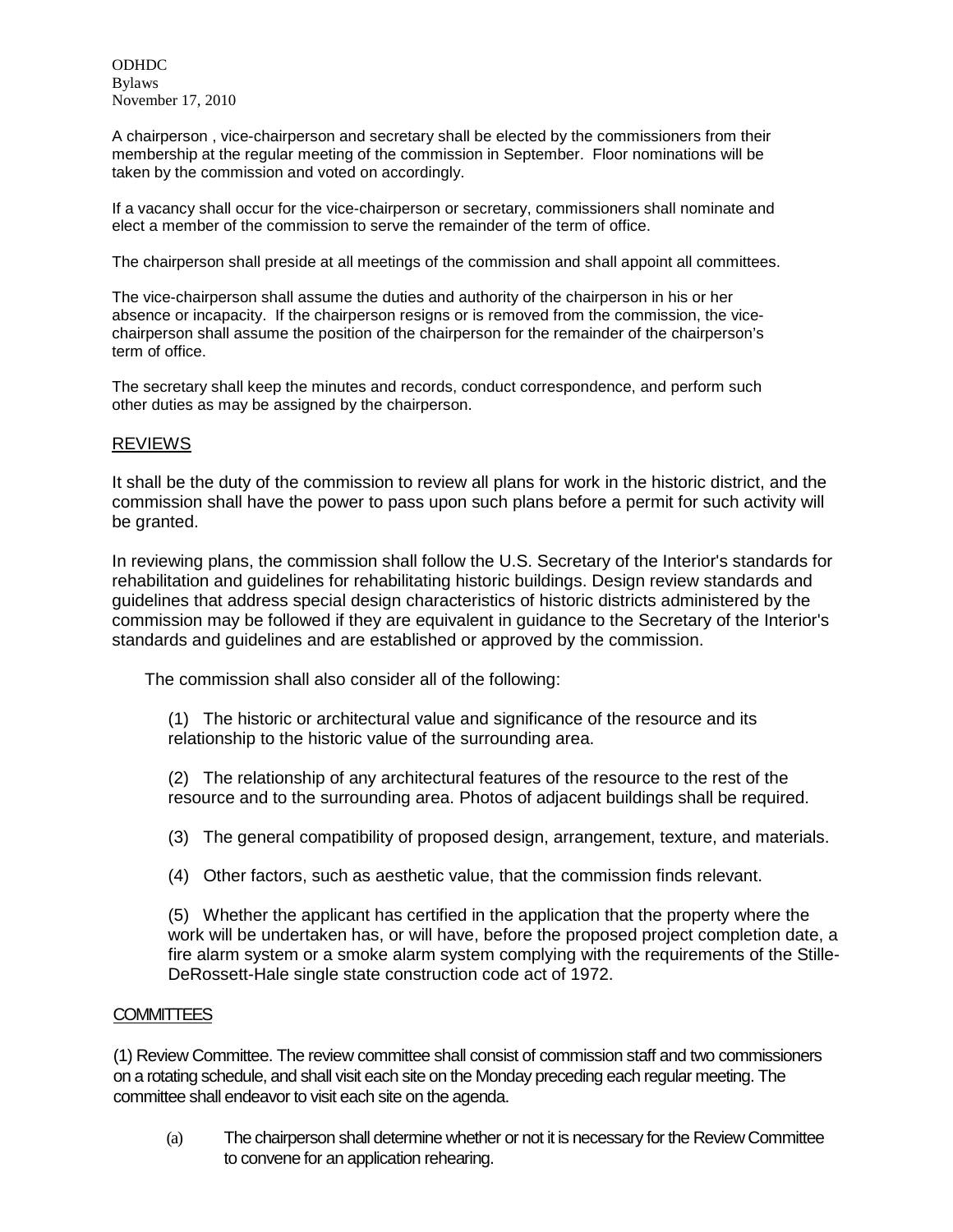- (b) The names of that month's Review Committee shall be included at the beginning of the minutes of each meeting.
- (c) When a property is proposed for demolition, all commissioners shall be notified of the Review Committee meeting time and place.

(2) Ad Hoc Committees: The chairperson of the commission may, from time to time, establish ad hoc committees and may appoint individuals to serve on such committees. At least one member of each ad hoc committee shall be a voting member of the commission. Ad hoc committees shall be established for a specific purpose related to the activities of the commission and shall complete their work, report to the commission and shall be considered dissolved within two years after their establishment.

### COMMISSION STAFF

(1) The commission shall be staffed by person(s) designated by the Assistant City Manager.

(2) Commission staff shall provide the chairperson with copies of all correspondence, memos, and reports received by and sent out of the office.

(3) Commission staff shall prepare the commission's annual report for city council in February for the preceding calendar year. The report shall contain the number of cases heard by the commission, the number of certificates of appropriateness issued, the number of denials issued, the total number of applications, the names of the award winners and the results of work by any appointed study committee. The commission shall review the report at their regular March meeting and submit the report to City Council in April.

### **MEETINGS**

(1) All materials pertinent to commission action must be submitted to commission staff no later than three business days prior to the meeting for which action is proposed. Items submitted later may be accepted by the Chair.

(2) The minutes of each meeting shall be completed in draft form and be distributed to the commissioners with the packet for the following regular meeting.

(3) Working sessions may be held for the purpose of informal discussions and no action will be taken at such meetings. They will be scheduled separate from regular sessions, and take place eighteen hours after public notice is given.

(4) The order of business at regular meetings shall be as follows:

Call to order Roll call Approval of the agenda Approval of minutes **Communications** Public comment (non agenda) **Hearings** Postponed business New business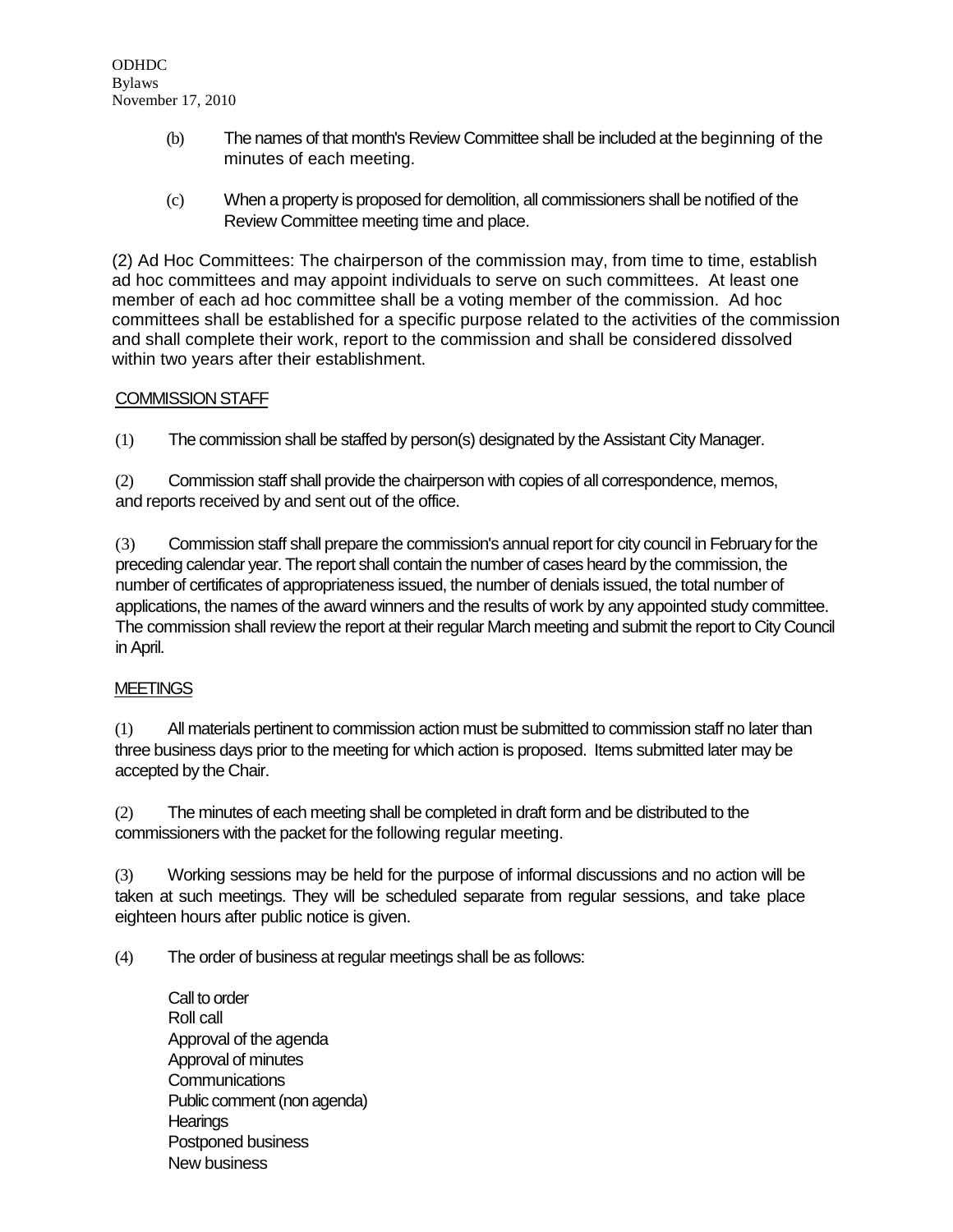ODHDC Bylaws November 17, 2010

> Public comment (if any) Reports from Commissioners **Adjournment**

(5) Approval of the agenda. The order and content of the agenda shall be approved by a majority vote of the members present at the meeting.

(6) Conduct of hearings. Applications to alter, move, or demolish a building, object or site within a locally designated historic district shall be heard as set forth below. Requests for comment or action from city departments, other commissions or boards, shall be heard in a similar manner except that there need be no presentation by the applicant. All persons shall be allowed to address the commission on any issue before it at the proper time. Each person shall give his name and address for the record. Reasonable time limits for the applicant's presentation shall be established by the Chair. Public commentary and rebuttals shall be limited to three (3) minutes. The order of the hearings is:

- a. Chair calls the case
- b. Staff presentation includes: brief description of the property's location, historic district, and history including any significant changes to the original configuration, a summary of the application, and any findings of fact.
- c. Review Committee's report and recommendation (if any).
- d. Applicant's presentation. Applicants are encouraged to testify on their own behalf and may bring such witnesses as may be necessary.
- e. Questions by the commission of the applicant.
- f. Audience participation (pertaining only to the current case).
- g. Rebuttal by the applicant.
- h. Questions by the commission.
- i. Closing of the hearing followed by commission discussion and action.

Action may include discussion followed by a motion, more discussion, and a vote.

(7) A request for a re-hearing of an application may only be submitted if there is evidence presented showing a substantial change in facts, circumstances, or the nature of the work.

(8) Applications that do not qualify for a certificate of appropriateness shall not be considered for a notice to proceed at the same meeting. If the next regularly scheduled meeting is after the 60 day commission deadline, the applicant will be required to extend the time for review until the next regularly scheduled meeting or the application will be denied. The commission may require additional information or evidence to consider a notice to proceed.

# ARTICLE 4. COMMISSIONER BEHAVIOR AND ETHICS

(1) Commissioners shall serve without pay. Commissioners attending conferences and workshops for the benefit of the Owosso Downtown Historic District Commission, or for Owosso preservation in general may be reimbursed for basic registration and expenses incurred. Reimbursements shall receive advance approval by the Assistant City Manager or designee.

(2) On all matters in which a commissioner has a direct financial interest and/or on matters involving property owned either in part or in total by a commissioner, that commissioner shall abstain from discussion and voting on the matter. Commissioners abstaining shall disclose, except where it violates a confidence, the general nature of the conflict, and the minutes shall so record the conflict and abstention. Commissioners abstaining from discussion and voting shall leave the meeting room while the matter is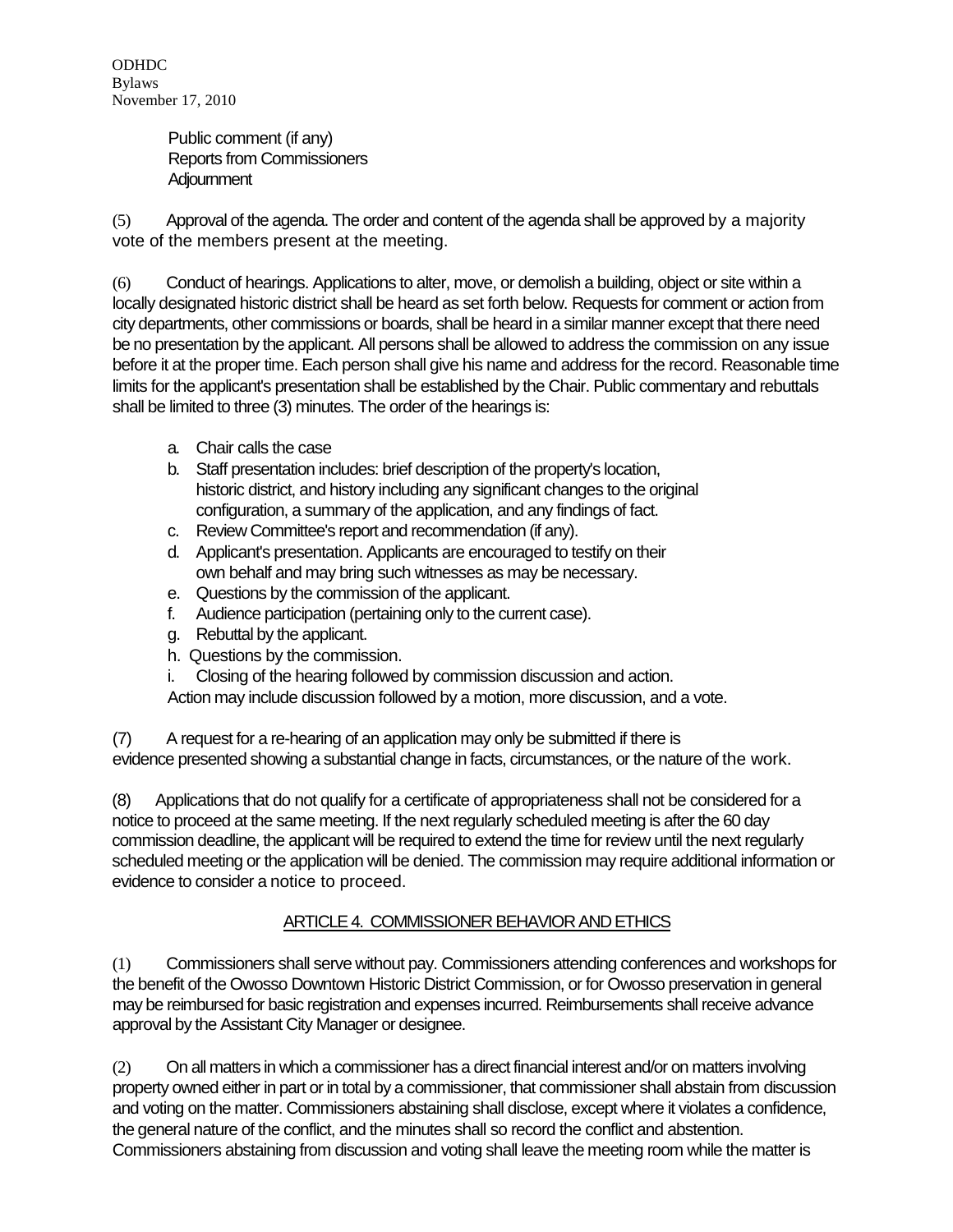being discussed and voted upon.

(a) On other matters which could involve a conflict of interest, commissioners shall disclose all pertinent facts relating to the potential conflict, except where it violates a confidence. The disclosed facts shall be included in the minutes of the proceedings. The member may then abstain from discussion and voting on the matter. Commissioners abstaining from discussion and voting shall leave the meeting room while the matter is being discussed and voted upon.

(b) If a question is raised under this section at any commission meeting concerning the eligibility of a member of the commission to vote on any matter, such questions shall be determined by the concurring vote of at least four members of the commission, not including the member with the potential conflict.

(4) Commissioners shall not be heard before the commission as an applicant or as a representative of an applicant during the member's term of office.

(5) A member of City Council shall not be heard before the Commission as a representative of an applicant or of any party interested in the application during the Council member's term of office.

(6) It is the duty of commissioners to refrain from acting as official representatives of spokespersons for the commission except with authorization from the Chair. When speaking for personal purposes, commissioners shall indicate clearly that the stated opinions and beliefs are not necessarily the opinions and beliefs of the commission as a whole.

(7) Whenever a commissioner is asked to speak on behalf of the Commission, he/she will seek approval of the Chair in advance.

(8) The commission or its individual members shall not intrude into the management or operations of the City of Owosso.

(9) Commissioners shall not accept gifts or favors from applicants, their representatives, or other persons and institutions concerned with matters which have been, are now, or which might come before the commission.

(10) Commissioners shall conduct themselves at commission meetings in a fair, courteous, and understanding manner. Commissioners shall avoid interchanges involving personality differences.

(11) Commissioners shall not have more than two unexcused absences from regularly scheduled commission meetings in a twelve-month period. If this situation should occur, the Chair may recommend to the Mayor and City Council that the affected Commissioner be removed from office.

(12) Each Commissioner is required to notify commission staff prior to any meeting at which he or she expects to be absent or tardy. The staff shall keep attendance records and report to the Chair if an attendance problem has developed.

(13) When a regularly scheduled meeting date is changed and a commissioner is subsequently unable to attend, that shall not be considered an absence in accordance with paragraphs 11 & 12 above.

(14) Commissioners who attend meetings on behalf of the commission, where staff is not present to prepare a report, shall prepare a brief written or oral report, including at least the date, time and place of the